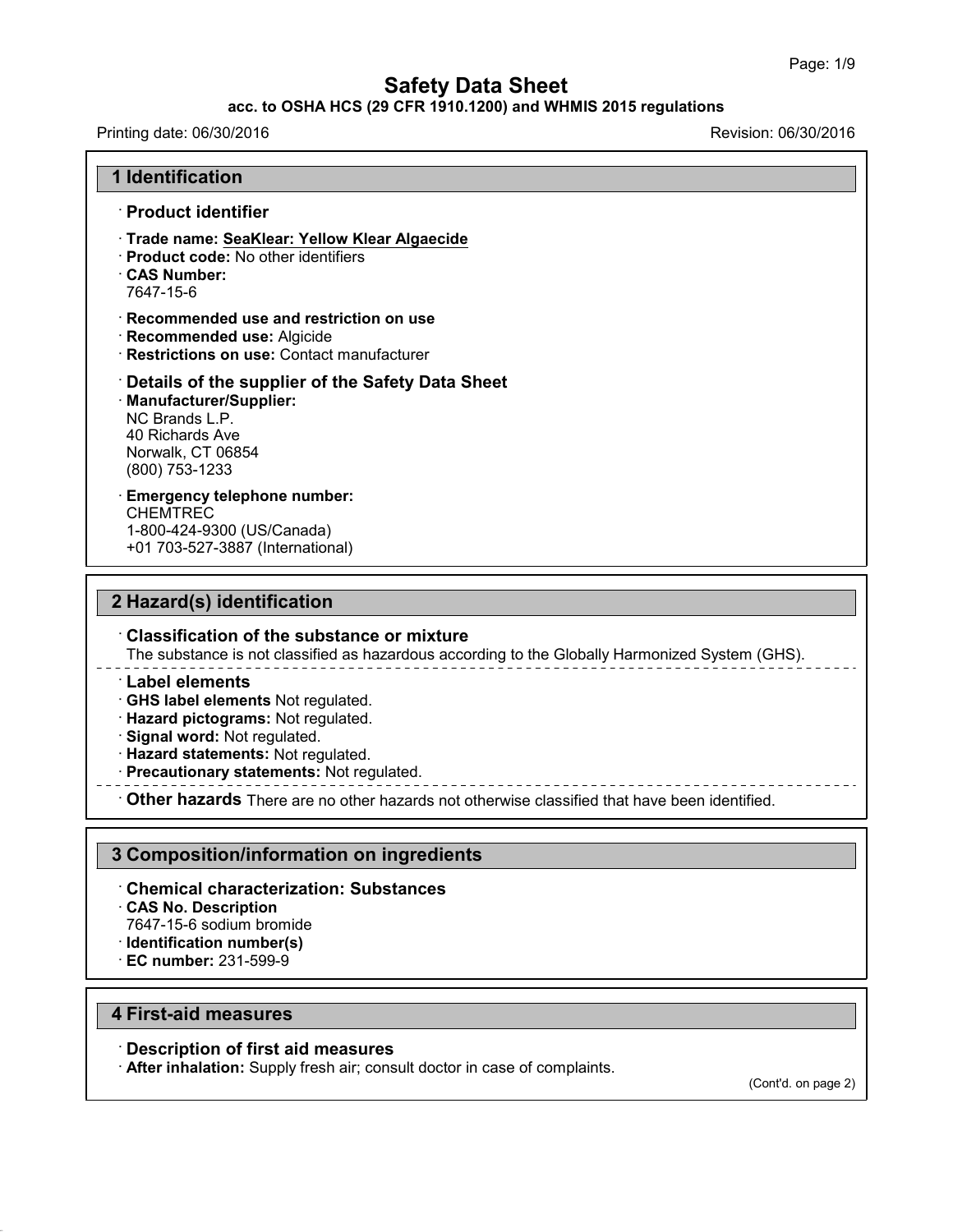### **acc. to OSHA HCS (29 CFR 1910.1200) and WHMIS 2015 regulations**

Printing date: 06/30/2016 Revision: 06/30/2016

#### **Trade name: SeaKlear: Yellow Klear Algaecide**

(Cont'd. of page 1)

· **After skin contact:** Brush off loose particles from skin. Immediately rinse with water. If skin irritation is experienced, consult a doctor. · **After eye contact:** Remove contact lenses if worn, if possible. Rinse opened eye for several minutes under running water. If symptoms persist, consult a doctor. · **After swallowing:** Rinse out mouth and then drink plenty of water. Do not induce vomiting; immediately call for medical help. · **Most important symptoms and effects, both acute and delayed:** Breathing difficulty Coughing Slight irritant effect on eyes. Gastric or intestinal disorders when ingested. Nausea in case of ingestion. Diarrhea. **Danger:** Danger of impaired breathing. · **Indication of any immediate medical attention and special treatment needed:** No relevant information available.

### **5 Fire-fighting measures**

### · **Extinguishing media**

· **Suitable extinguishing agents:** The product is not flammable.

Use fire fighting measures that suit the environment.

· **For safety reasons unsuitable extinguishing agents:** None.

· **Special hazards arising from the substance or mixture**

Formation of toxic gases is possible during heating or in case of fire.

- · **Advice for firefighters**
- · **Protective equipment:**

Wear self-contained respiratory protective device.

Wear fully protective suit.

### **6 Accidental release measures**

· **Personal precautions, protective equipment and emergency procedures:**

Ensure adequate ventilation.

Avoid formation of dust.

Do not breathe dust.

43.0

· **Environmental precautions:** Avoid release to the environment.

· **Methods and material for containment and cleaning up:** Pick up mechanically.

#### · **Reference to other sections:**

See Section 7 for information on safe handling.

See Section 8 for information on personal protection equipment.

(Cont'd. on page 3)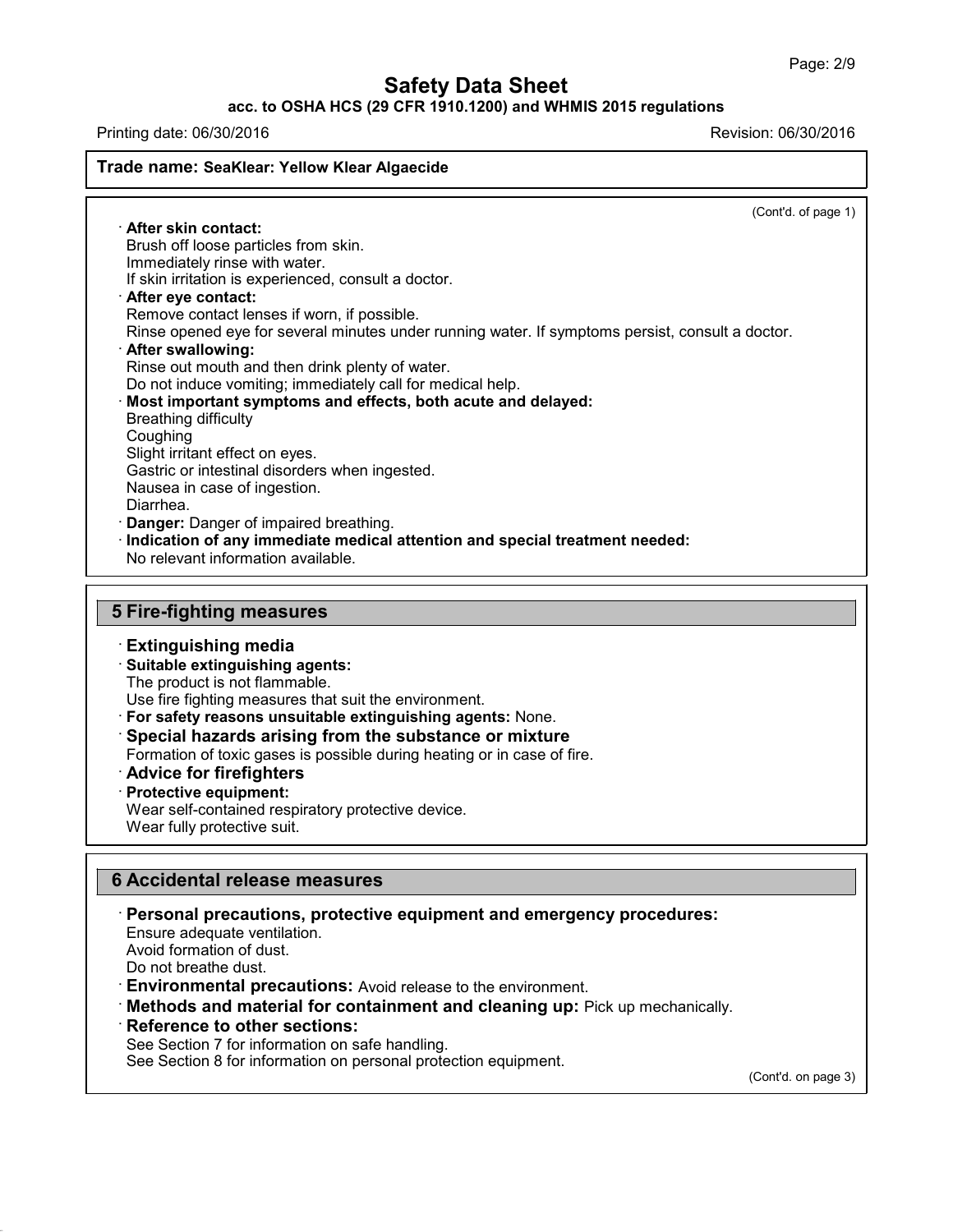**acc. to OSHA HCS (29 CFR 1910.1200) and WHMIS 2015 regulations**

Printing date: 06/30/2016 Revision: 06/30/2016

#### **Trade name: SeaKlear: Yellow Klear Algaecide**

(Cont'd. of page 2)

See Section 13 for disposal information.

### **7 Handling and storage**

#### · **Handling**

#### · **Precautions for safe handling:**

Use only in well ventilated areas. Prevent formation of dust. Any deposit of dust which cannot be avoided must be regularly removed. Keep out of reach of children.

· **Information about protection against explosions and fires:** Keep respiratory protective device available.

· **Conditions for safe storage, including any incompatibilities** · **Storage**

- · **Requirements to be met by storerooms and receptacles:**
- Store in a cool location.

Store only in the original receptacle.

- · **Information about storage in one common storage facility:**
- Store away from foodstuffs.

Protect from humidity and water.

· **Further information about storage conditions:** Keep containers tightly sealed.

· **Specific end use(s):** No relevant information available.

### **8 Exposure controls/personal protection**

#### · **Control parameters**

· **Components with limit values that require monitoring at the workplace:**

The product does not contain any relevant quantities of materials with critical values that have to be monitored at the workplace.

#### · **Exposure controls**

- · **Personal protective equipment:**
- · **General protective and hygienic measures:**

The usual precautionary measures for handling chemicals should be followed.

Keep away from foodstuffs, beverages and feed.

Wash hands before breaks and at the end of work.

Avoid contact with the eyes and skin.

- Do not breathe dust.
- · **Engineering controls:** No relevant information available.
- · **Breathing equipment:**

43.0

- Not required under normal conditions of use.
- For spills, respiratory protection may be advisable.
- · **Protection of hands:** Not required.

(Cont'd. on page 4)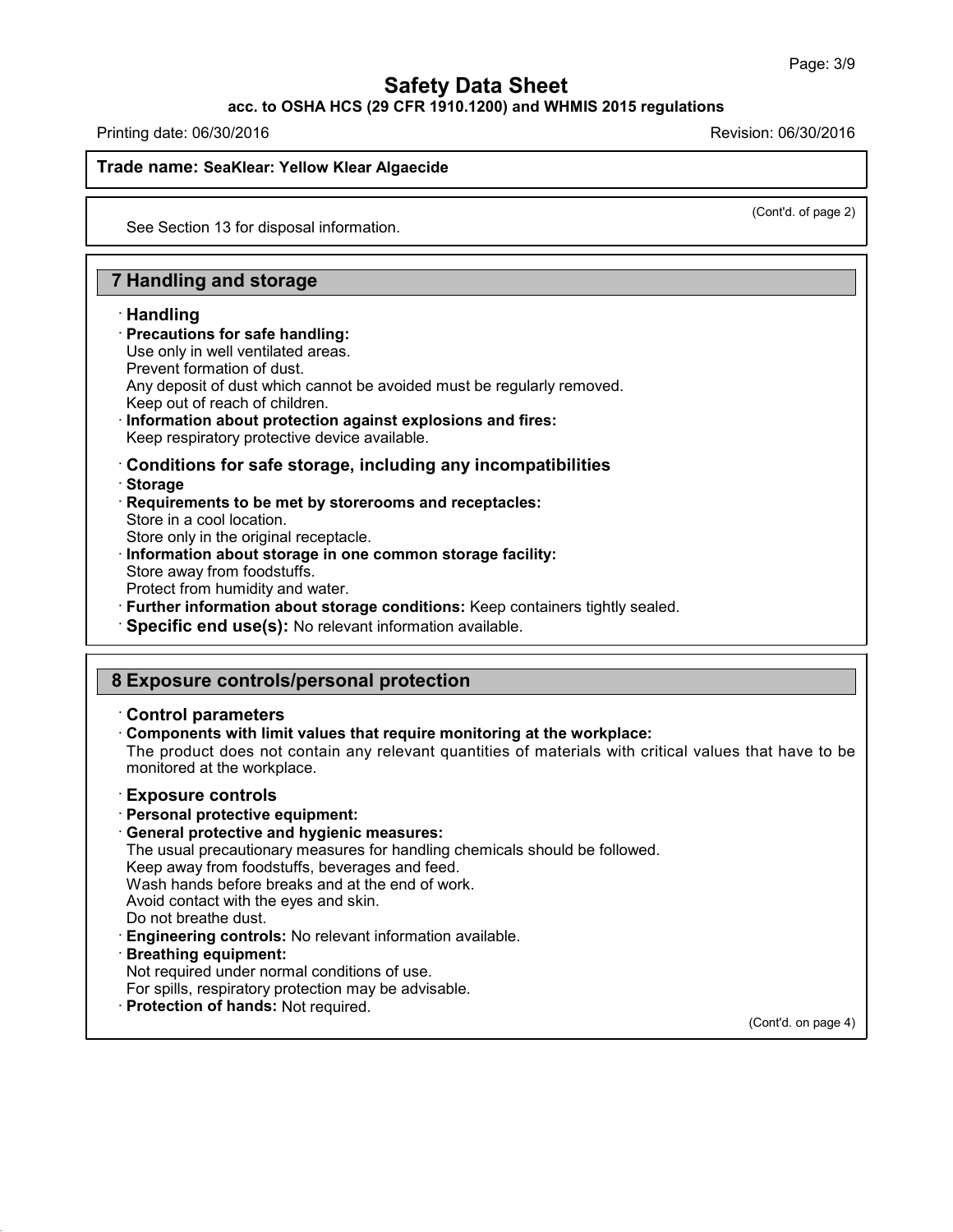**acc. to OSHA HCS (29 CFR 1910.1200) and WHMIS 2015 regulations**

Printing date: 06/30/2016 **Revision: 06/30/2016** 

**Trade name: SeaKlear: Yellow Klear Algaecide**

(Cont'd. of page 3)

· **Eye protection:**



43.0

Safety glasses

· **Body protection:** Not required under normal conditions of use.

· **Limitation and supervision of exposure into the environment** Avoid release to the environment.

· **Risk management measures** See Section 7 for additional information.

| 9 Physical and chemical properties                       |  |  |
|----------------------------------------------------------|--|--|
| Information on basic physical and chemical properties    |  |  |
|                                                          |  |  |
| Crystalline                                              |  |  |
| White                                                    |  |  |
| Odorless                                                 |  |  |
| Not determined.                                          |  |  |
| Not applicable.                                          |  |  |
| Not determined.                                          |  |  |
| Not determined.                                          |  |  |
| Not applicable.                                          |  |  |
| Product is not flammable.                                |  |  |
| Not determined.                                          |  |  |
| Not determined.                                          |  |  |
| Product does not present an explosion hazard.            |  |  |
|                                                          |  |  |
| Not determined.                                          |  |  |
| Not determined.                                          |  |  |
| Not determined.                                          |  |  |
| Not determined.                                          |  |  |
| 3.2 g/cm <sup>3</sup> (26.704 lbs/gal)                   |  |  |
| Not determined.                                          |  |  |
| Not applicable.                                          |  |  |
| Not applicable.                                          |  |  |
|                                                          |  |  |
| 900 g/l                                                  |  |  |
| Partition coefficient (n-octanol/water): Not determined. |  |  |
|                                                          |  |  |
| Not applicable.                                          |  |  |
|                                                          |  |  |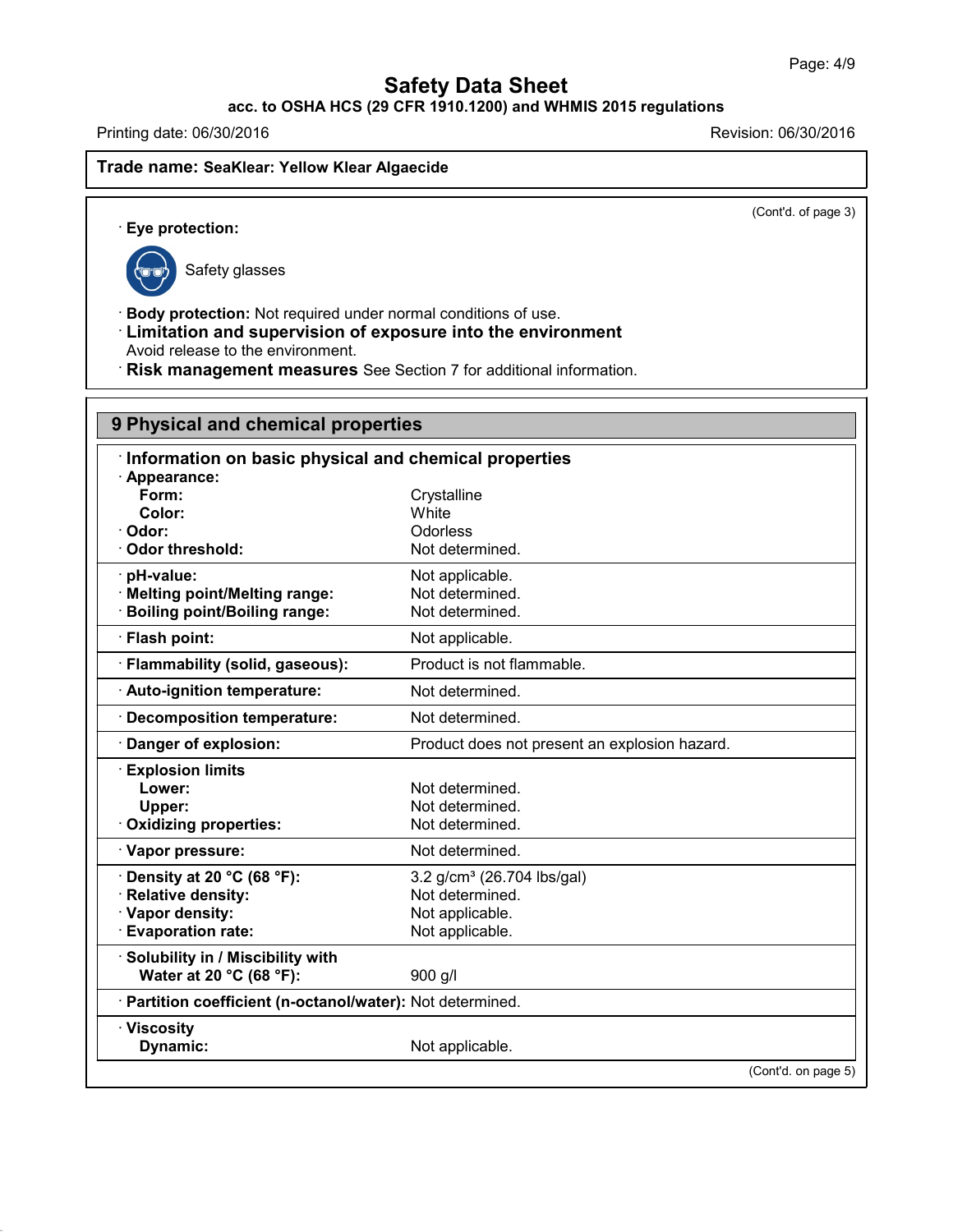#### **acc. to OSHA HCS (29 CFR 1910.1200) and WHMIS 2015 regulations**

Printing date: 06/30/2016 Revision: 06/30/2016

**Trade name: SeaKlear: Yellow Klear Algaecide**

(Cont'd. of page 4)

**Kinematic:** Not applicable.

**Other information** No relevant information available.

### **10 Stability and reactivity**

· **Reactivity:** No relevant information available.

- · **Chemical stability:** Stable under normal temperatures and pressures.
- · **Thermal decomposition / conditions to be avoided:**
- No decomposition if used and stored according to specifications.

· **Possibility of hazardous reactions:**

Reacts with strong acids and alkali.

Reacts with halogenated compounds.

· **Conditions to avoid:** No relevant information available.

· **Incompatible materials:** No relevant information available.

· **Hazardous decomposition products:** No dangerous decomposition products known.

### **11 Toxicological information**

### · **Information on toxicological effects**

· **Acute toxicity:**

· **LD/LC50 values that are relevant for classification:**

**7647-15-6 sodium bromide**

Oral LD50 3500 mg/kg (rat)

- · **Primary irritant effect:**
- · **On the skin:** Based on available data, the classification criteria are not met.

· **On the eye:** Slight irritant effect on eyes.

· **Sensitization:** Based on available data, the classification criteria are not met.

#### · **IARC (International Agency for Research on Cancer):**

Substance is not listed.

### · **NTP (National Toxicology Program):**

Substance is not listed.

### · **OSHA-Ca (Occupational Safety & Health Administration):**

Substance is not listed.

#### · **Probable route(s) of exposure:**

Ingestion.

Inhalation.

Eye contact.

Skin contact.

43.0

### · **Acute effects (acute toxicity, irritation and corrosivity):**

Irritating if inhaled, causing symptoms of coughing and shortness of breath.

· **Repeated dose toxicity:** No relevant information available.

· **CMR effects (carcinogenity, mutagenicity and toxicity for reproduction)**

· **Germ cell mutagenicity:** Based on available data, the classification criteria are not met.

(Cont'd. on page 6)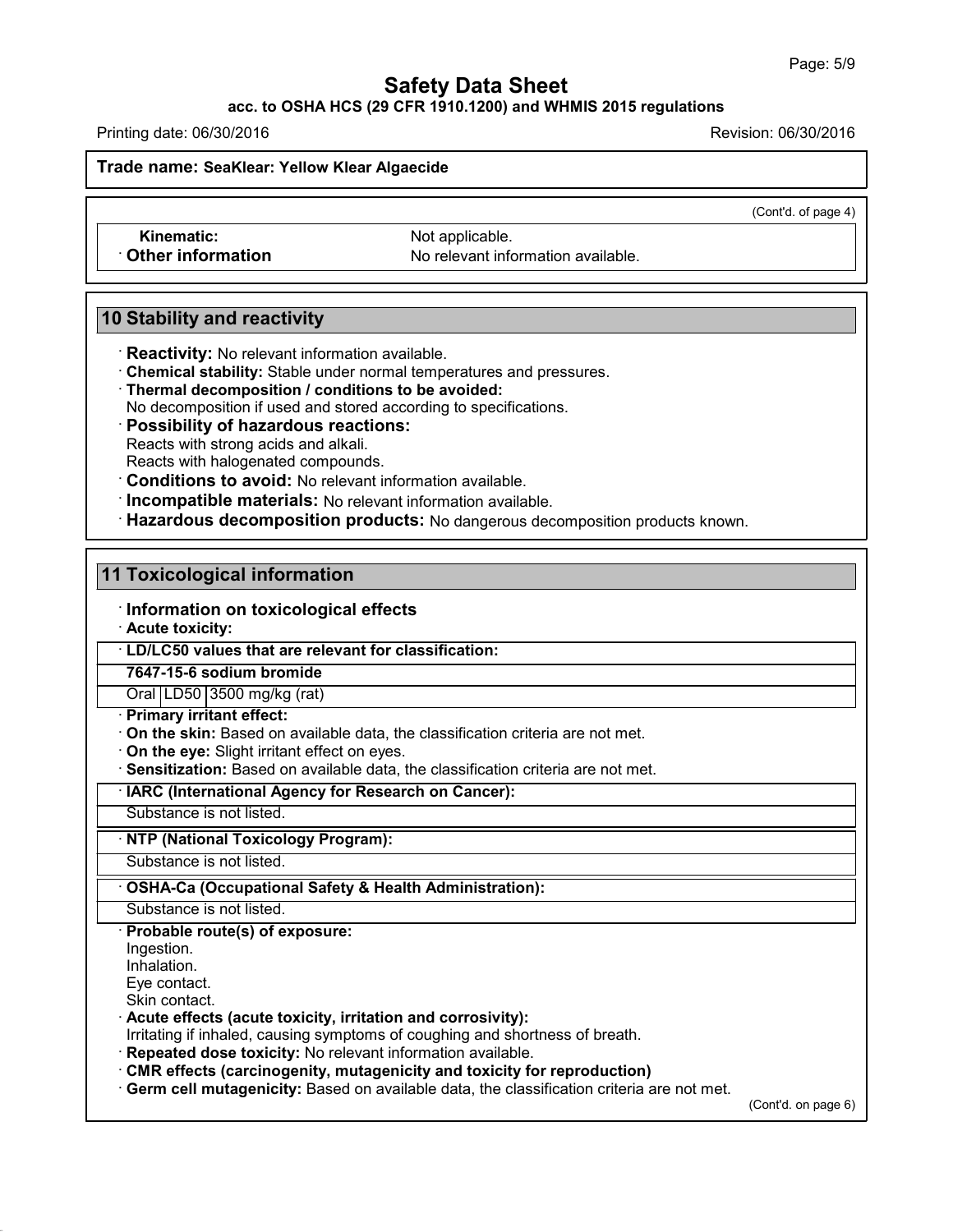**acc. to OSHA HCS (29 CFR 1910.1200) and WHMIS 2015 regulations**

Printing date: 06/30/2016 Revision: 06/30/2016

**Trade name: SeaKlear: Yellow Klear Algaecide**

(Cont'd. of page 5)

- · **Carcinogenicity:** Based on available data, the classification criteria are not met.
- · **Reproductive toxicity:** Based on available data, the classification criteria are not met.
- · **STOT-single exposure:** Based on available data, the classification criteria are not met.
- · **STOT-repeated exposure:** Based on available data, the classification criteria are not met.
- · **Aspiration hazard:** Based on available data, the classification criteria are not met.

### **12 Ecological information**

- · **Toxicity**
- · **Aquatic toxicity** Toxic for aquatic organisms
- · **Persistence and degradability** No relevant information available.
- · **Bioaccumulative potential:** No relevant information available.
- · **Mobility in soil:** No relevant information available.

#### · **Ecotoxical effects:**

- · **Remark:** Toxic for fish
- · **Additional ecological information**
- · **General notes:**

Do not allow undiluted product or large quantities of it to reach ground water, water course or sewage system.

#### · **Results of PBT and vPvB assessment**

· **PBT:** Not applicable.

- · **vPvB:** Not applicable.
- · **Other adverse effects:** No relevant information available.

## **13 Disposal considerations**

### · **Waste treatment methods**

#### · **Recommendation:**

The user of this material has the responsibility to dispose of unused material, residues and containers in compliance with all relevant local, state and federal laws and regulations regarding treatment, storage and disposal for hazardous and nonhazardous wastes.

DISPOSAL: Container Disposal: Nonrefillable container. Do not reuse or refill this container. Rinse thoroughly and securely wrap empty container in several layers of newspaper before discarding in trash, or offer for recycling, if available.

Pesticide Disposal: Pesticide wastes are acutely hazardous. Improper disposal of excess pesticide, spray mixture or rinsate is a violation of Federal law. If these waters can not be disposed of by use in accordance to label instructions, contact your Regional office of EPA for guidance.

### · **Uncleaned packagings**

43.0

· **Recommendation:** Disposal must be made according to official regulations.

(Cont'd. on page 7)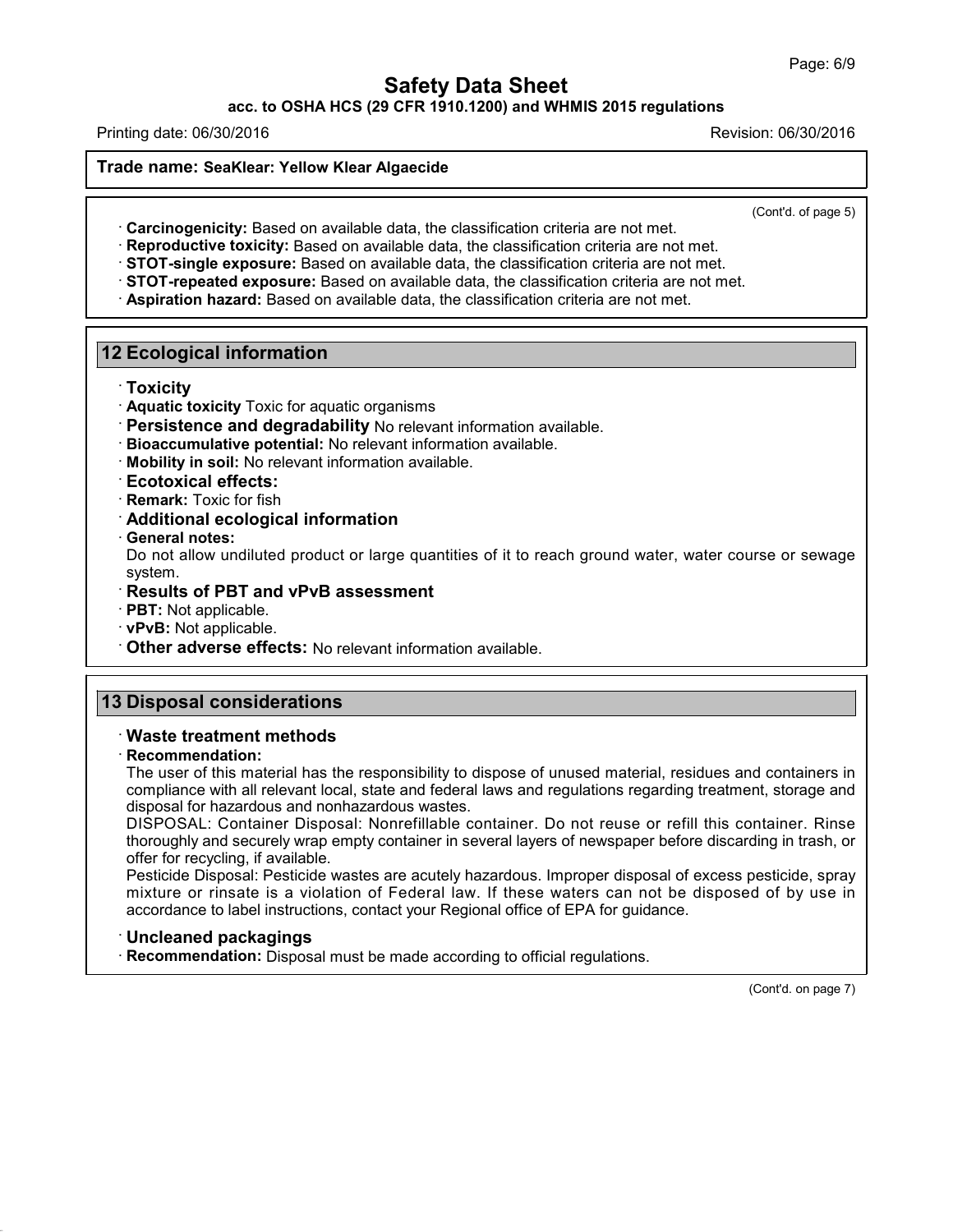**acc. to OSHA HCS (29 CFR 1910.1200) and WHMIS 2015 regulations**

Printing date: 06/30/2016 Revision: 06/30/2016

#### **Trade name: SeaKlear: Yellow Klear Algaecide**

(Cont'd. of page 6)

| <b>14 Transport information</b>                                                   |                 |
|-----------------------------------------------------------------------------------|-----------------|
| · UN-Number<br>· DOT, ADR, IMDG, IATA                                             | Not regulated.  |
| <b>UN proper shipping name</b><br>· DOT, ADR, IMDG, IATA                          | Not regulated.  |
| Transport hazard class(es)                                                        |                 |
| · DOT, ADR, IMDG, IATA<br><b>· Class</b>                                          | Not regulated.  |
| · Packing group<br>· DOT, ADR, IMDG, IATA                                         | Not regulated.  |
| $\cdot$ Environmental hazards<br>· Marine pollutant:                              | No.             |
| <b>Special precautions for user</b>                                               | Not applicable. |
| Transport in bulk according to Annex II of<br><b>MARPOL73/78 and the IBC Code</b> | Not applicable. |

## **15 Regulatory information**

· **Safety, health and environmental regulations/legislation specific for the substance or mixture**

· **United States (USA)**

· **SARA**

· **Section 302 (extremely hazardous substances):**

Substance is not listed.

· **Section 355 (extremely hazardous substances):**

Substance is not listed.

· **Section 313 (Specific toxic chemical listings):**

Substance is not listed.

· **TSCA (Toxic Substances Control Act)**

Substance is listed.

· **Proposition 65 (California)**

· **Chemicals known to cause cancer:**

Substance is not listed.

· **Chemicals known to cause reproductive toxicity for females:**

Substance is not listed.

· **Chemicals known to cause reproductive toxicity for males:**

Substance is not listed.

43.0

(Cont'd. on page 8)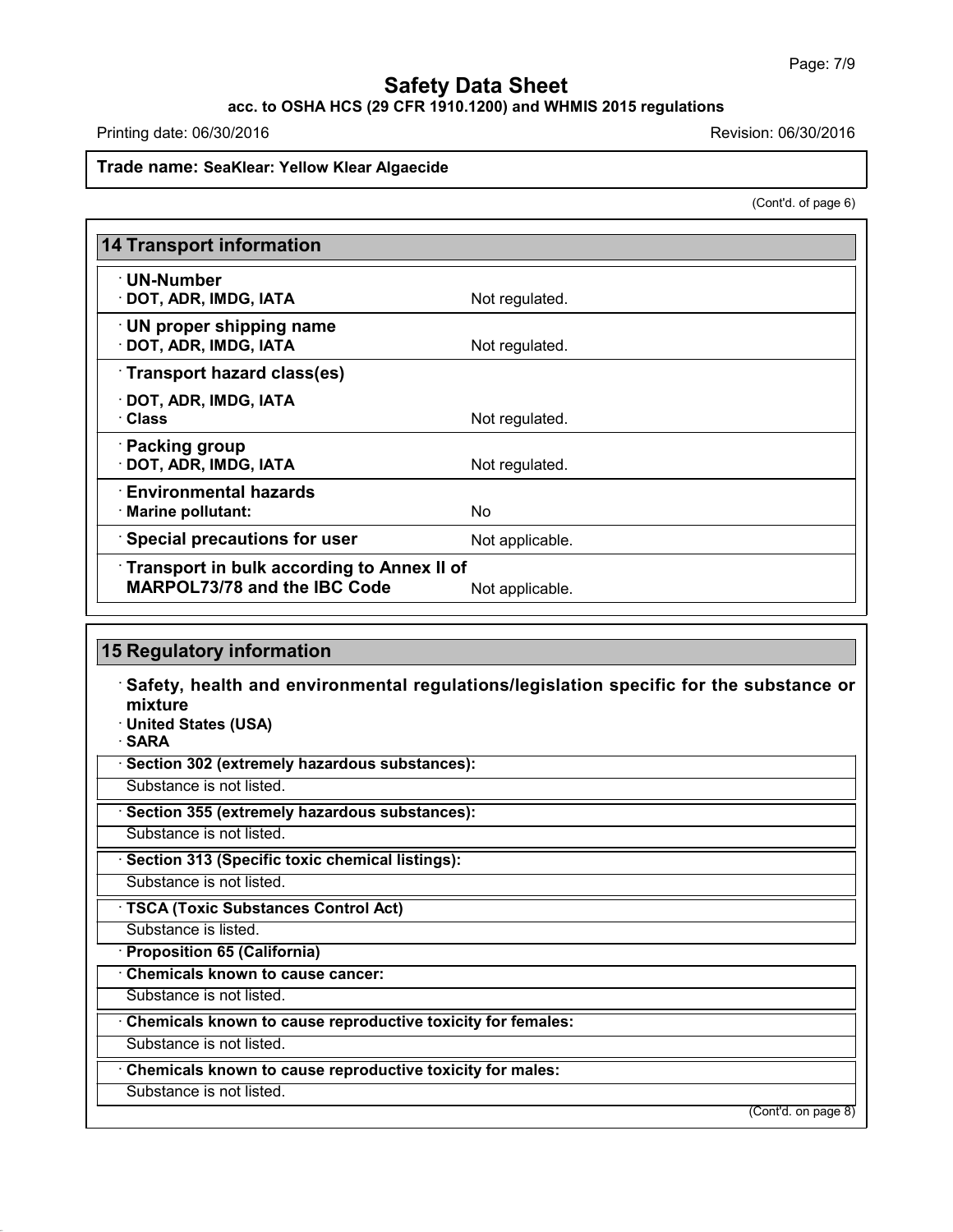### **acc. to OSHA HCS (29 CFR 1910.1200) and WHMIS 2015 regulations**

Printing date: 06/30/2016 Revision: 06/30/2016

**Trade name: SeaKlear: Yellow Klear Algaecide** (Cont'd. of page 7) · **Chemicals known to cause developmental toxicity:** Substance is not listed. · **Carcinogenic categories** · **EPA (Environmental Protection Agency):** Substance is not listed. · **Federal Insecticide, Fungicide, and Rodenticide Act (FIFRA)** EPA Product Registration #: 46043-27-45729. This chemical is a pesticide product registered by the Environmental Protection Agency and is subject to certain labeling requirements under federal pesticide law. These requirements differ from the classification criteria and hazard information required for safety data sheets, and for workplace labels of non-pesticide chemicals. Following is the hazard information as required on the pesticide label: KEEP OUT OF THE REACH OF CHILDREN WARNING PROLONGED EYE AND SKIN CONTACT MAY CAUSE SEVERE IRRITATION PRECAUTIONARY STATEMENS HAZARDS TO HUMAN AND DOMESTIC ANIMALS WARNING: Harmful is swallowed, inhaled or absorbed through the skin. Avoid contact with eyes, skin or clothing. Wash thoroughly with soap and water after handling. Remove contaminated clothing and wash before reuse. Do not get into eyes. Do not swallow. Avoid contamination of food. PHYSICAL OR CHEMICAL HAZARDS Avoid contact with oxidizing agents other than as described in the directions for use. Do not directly mix this product with any other chlorinated product or other oxidizing agent. ENVIRONMENTAL HAZARDS [For sizes under 50 pounds:] This product is toxic to fish and aquatic animals. [For sizes 50 pounds and over.} Do not discharge effluent containing this product into lakes, streams, ponds, estuaries, oceans, or other waters unless in accordance with the requirements of a National Pollutant Discharge Elimination System (NPDES) permit and the permitting authority has been notified in writing prior to discharge. Do not discharge effluent containing this product to sewer systems without previously notifying the local sewage treatment plant authority. For guidance contact your State Water Board or Regional Office of the EPA. · **IARC (International Agency for Research on Cancer):** Substance is not listed. · **NIOSH-Ca (National Institute for Occupational Safety and Health):** Substance is not listed. · **Canadian Domestic Substances List (DSL):** Substance is listed. · **Chemical safety assessment:** A Chemical Safety Assessment has notbeen carried out.

### **16 Other information**

43.0

This information is based on our present knowledge. However, this shall not constitute a guarantee for any specific product features and shall not establish a legally valid contractual relationship.

· **Date of preparation / last revision** 06/30/2016 / -

(Cont'd. on page 9)